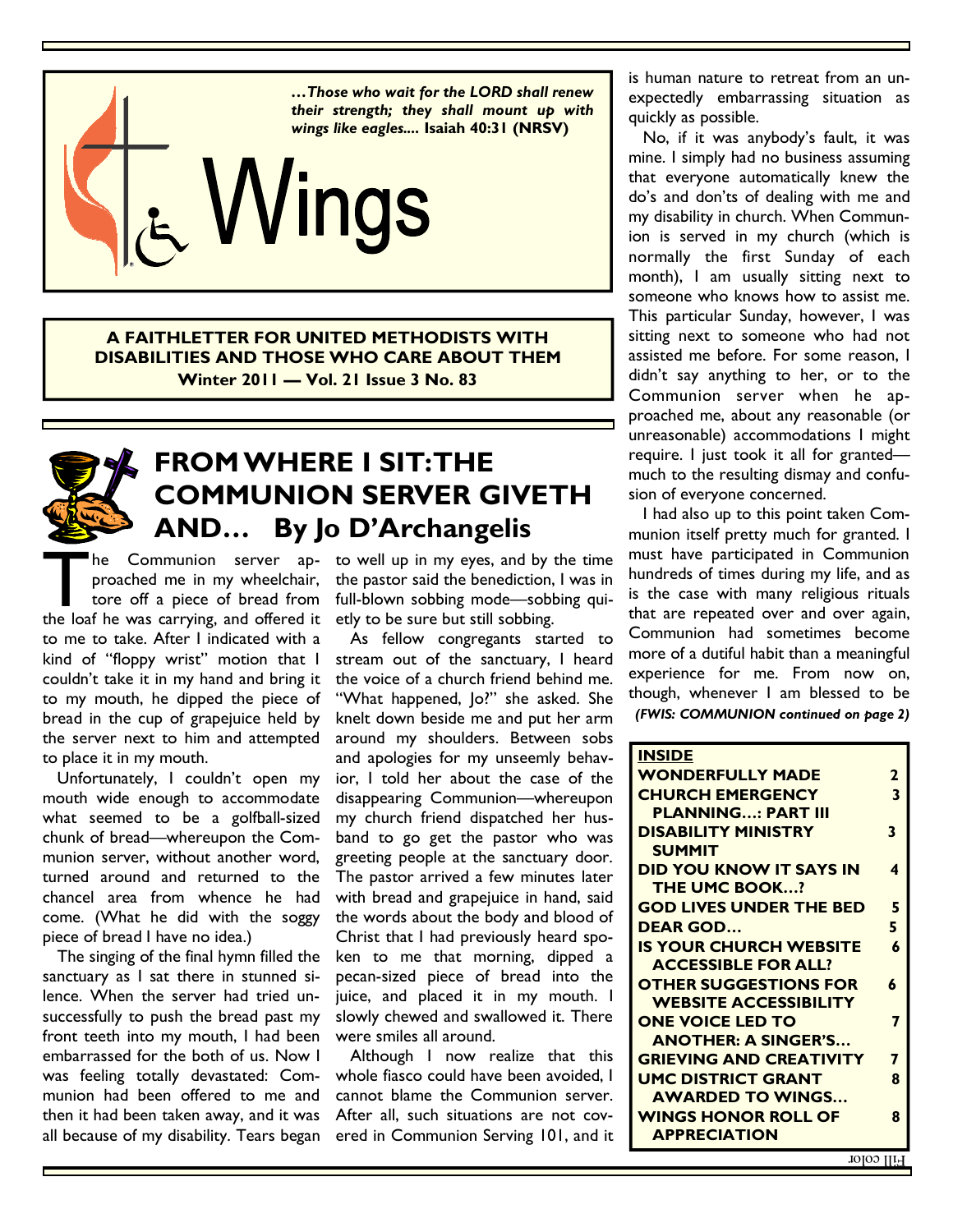able to participate in a Communion service, I will try to fully appreciate what those ancient words and that bit of bread soaked in grapejuice say to me about the love that God in Christ has for each one of us. Even after the bread and juice have been consumed and the words float off into the air, I know that love will not be taken from me.

#### **AFTER-WORDS**

 A month later and I'm sitting beside the same church friend who was sitting next to me at the infamous Communion of the month before. We talk before the service begins about how she can best assist me: "Take the bread from the server for me," I instruct. "If it's too

*(FWIS: COMMUNION continued from p.1)* big, tear it in half. Dip it into the juice and put it in my mouth. Do it with your left hand because it's kind of awkward to put something in my mouth with your right hand when you're sitting on my left. Okay? Okay."

> We watch and listen intently as the pastor goes through the Communion ritual he has gone through so many times before—speaking the words of confession, forgiveness, and thanksgiving; washing the hands of the servers; and distributing the cups and loaves among them. This time, however, as soon as he finishes, the pastor takes a loaf of bread and, beckoning to one of the cupbearers to accompany him, makes a beeline towards me and serves me Communion first.

No problem.



**A** non-official quarterly newsletter for United Methodists with disabling conditions and all others interested in the issues of disability, accessibility, and the church

#### **FOUNDER/EDITOR COMPUTER LAYOUT/GRAPHIC DESIGN**  Jo D'Archangelis

**CONTACT** Send all correspondence—including feedback, original writings, items from other sources, and changes of address—to Jo D'Archangelis, Editor; mailing address: 592 Ammunition Road, Apt. 1, Fallbrook, CA 92028-3191; phone/fax: 760-723-2668 (please call before faxing); e-mail: jdarchangelis@roadrunner.com.

**E-WINGS** Two electronic versions of *Wings* are available: 1. A full newsletterformatted version with color graphics in PDF format, and 2. A partially-formatted text-only version without graphics in Microsoft Word Document 97-2003 or higher (screen readers seem to work better with the Word Document version). Attached files in PDF format can be opened with Adobe 6.0 or higher software which is easily downloaded from Adobe.com at no charge.

**WINGS ON THE WEB** Selected back issues of *Wings* in PDF format plus information about the newsletter and its founder/editor may be found at the United Methodist Association Of Ministers With Disabilities (UMAMD) website, www.umdisabledministers.org. Click on the *Wings* banner near the bottom of the home page.

**DONATIONS** *Wings* is an all-volunteer undertaking, but financial assistance is needed for printing and mailing costs as well as for the purchase and maintenance of the computer equipment used by the editor. Most of our funding comes from reader donations. There are no subscription fees. If you think *Wings* is worth it, please make out a check or money order payable to "Fallbrook United Methodist Church" (or "FUMC"), mark it "Wings," and mail it to Fallbrook United Methodist Church; church address: 1844 Winterhaven Road, Fallbrook, CA 92028; phone: 760-728-1472; fax: 760-728-7433; e-mail: FUMC1887@sbcglobal.net.

| <b>Basic Angel</b>   | $$5-514$      | <b>Major Angel</b> | $$15-$24$ |
|----------------------|---------------|--------------------|-----------|
| <b>Super Angel</b>   | $$25-$49$     | <b>Mega Angel</b>  | \$50-\$99 |
| <b>Awesome Angel</b> | \$100 or more |                    |           |

## **WONDERFULLY MADE By Jeff Steinberg**

The psalmist wrote, *"I praise you, for I am fearfully and wonderfully made."*

**— Psalm 139:14 (NRSV)**

 $\blacksquare$  ince I was born with no arms and two badly bent legs, you might not think that I am "fearfully and wonderfully made." Often when my wife and I go out, people act shocked to see a short man whose one artificial arm has a hook attached to it. They cannot get past my appearance to see me. But I have come to realize that it is not my outward form that makes me wonderful.

 My parents were unable to care for me, but my heavenly Father was always directing and guiding me as I was moved from place to place. At the Shriners' Hospital, I was fitted for my first arm and had many surgeries that enabled me to walk. Just down the street from Good Shepherd Home, my last group home, was a storefront Mennonite Church whose Sunday school teachers came week after week to take me and other children to church. They made me a part of their lives and loved me. Together with one of my nurses, they taught me that I, Jeff Steinberg— born with no arms and twisted legs—am fearfully and wonderfully made.

 Since the day I asked the Lord Jesus to come into my life, what others call "handicaps" have become a springboard for me to share God's love with a lost and dying world.



**From** *The Upper Room* **(Jan./Feb. 2005).**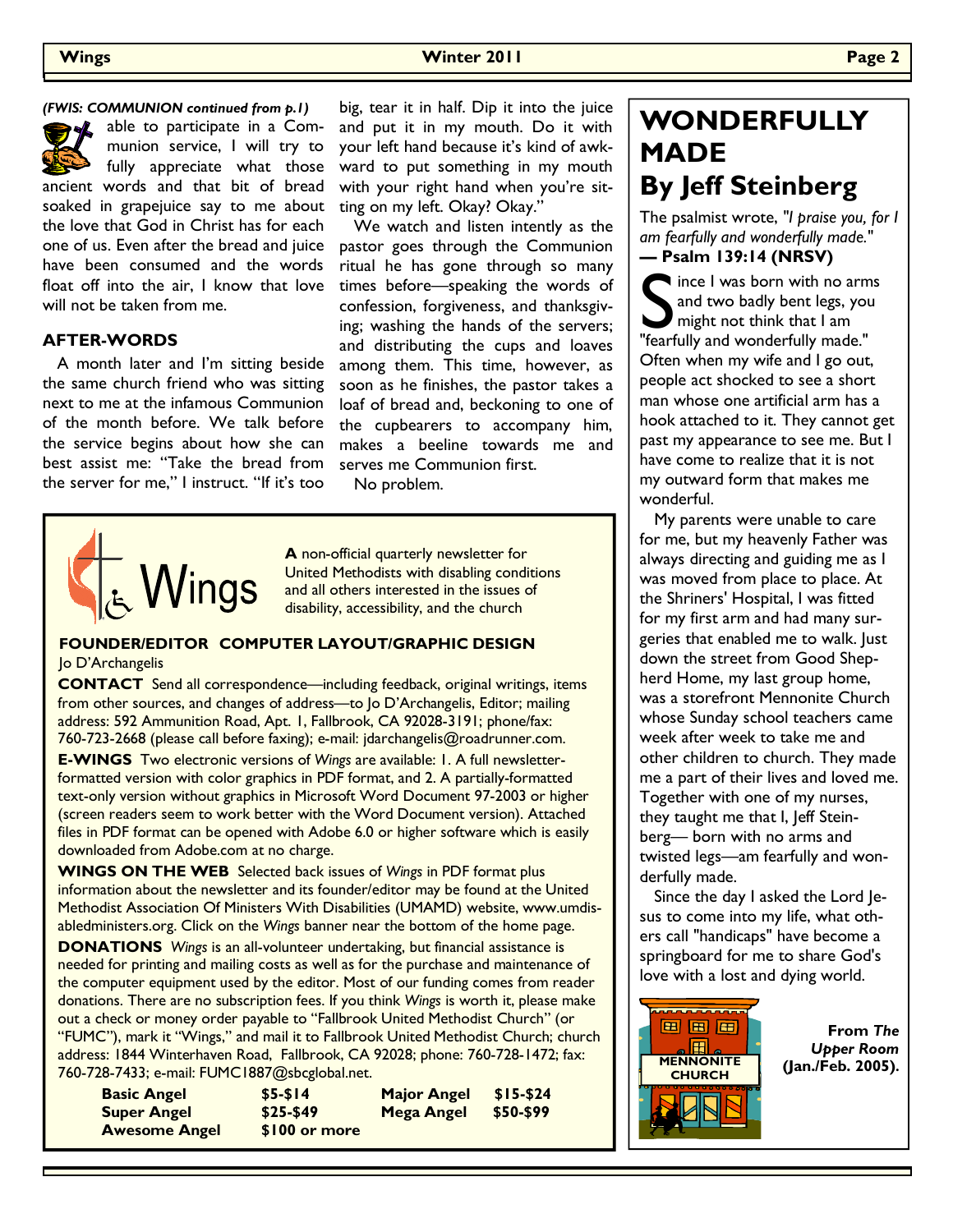

## **CHURCH EMERGENCY PLANNING FOR PERSONS WITH DISABILITIES: PART III By Naomi Mitchum**

(The following is the final part of a three-part series on how a church or church-related facility can plan to assist people with disabilities during an emergency.)

#### **COMMUNICATING WITH SHUT-INS OR SHELTERED-IN-PLACE**

mergencies such as a chemical<br>
spill or threatening air pollution<br>
cause officials to declare a shelter-<br>
in-place. This means to go immediately spill or threatening air pollution cause officials to declare a shelterindoors, close all doors and windows, and turn off air conditioning. If a shelter -in-place is declared while persons are in the church building, emergency plans should include drinking water, snacks, and possibly a simple meal as well as diversion. Confinement can be stressful, and something to keep people occupied, especially during a lengthy period of time, is desirable.

 If congregants are sheltered-in-place in their homes, the church database can send out multi-language and TDD messages offering emergency help in contacting the correct authorities. The same is true for shut-ins. A shut-in is someone who is homebound because of an illness or disability. If sheltered-inplace, they may need reassurance that someone knows they are alone and will keep in touch with them by a phone call or email. It is important to have cell phone numbers as landlines may be down in an emergency.

 The church can help shut-ins prepare by gathering local emergency numbers including a church help number, and, with the help of a home visitor, post a list in highly visible places in the home. The church should know which parishioners have a telecommunications device (known as text telephone or TTY or TTD), and, if the church does not have one, should know the number of the local telecommunications inter-

preter that enables them to communicate through a central switchboard.

#### **WHAT CAN THE CHURCH DO TO HELP PARENTS OF PERSONS WITH DISABILITIES PREPARE?**

 Older family members or children who are caregivers for their parents may find that emergency planning information given for parents of children with disabilities can also guide them in their preparations. The fragility of some older parents means that special identification, a grab bag, and the following information will make their caregivers feel more secure.

 What can the church do to help parents of children with disabilities prepare for an emergency in the home or community?

**First**, establish a trusting relationship with parents. Listen to their concerns and help them share their emergency information with the church. Gather personal information about each child and his or her disability. This information should be kept under lock and would be used only in case of a mass in-house emergency or personal injury.

**Second**, help parents accept the fact that in an emergency it is possible for them to become separated from their child, so their child of any age needs to be prepared. The confidence of preparing for an emergency reduces stress when an emergency happens. Persons with disabilities of any age should carry identification at all times, and each person should have a "Go Bag" at home that is never moved from its location unless it is an emergency. (The con- *(EMERGENCY continued on page 4)* 

,,,,,,,,,,,,,,,,,,,,,,,,,,,,,,,,,,, İ **We Speak To Nations…Be Free!**   $\blacksquare$ *"Declare his glory among the nations, his marvelous deeds among all peoples."***—Psalm 96:3 JONI AND FRIENDS INTERNATIONAL DISABILITY CENTER & CALVARY COMMUNITY CHURCH \* \* DISABILITY MINISTRY SUMMIT \* \* May 13-14, 2011 Westlake Village, California JONI EARECKSON TADA, KEYNOTE SPEAKER Learn! Workshops—Something for everyone— Informative and educational Grow! Networking sessions—Q & A from the pros Serve! Serving opportunities—Get involved**  -<br>-<br>-**For further information, visit: www.joniandfriends.org/through-roof/ For promotional materials, or to be an exhibitor, contact: ChurchRelations@joniandfriends.org** ------------------------------------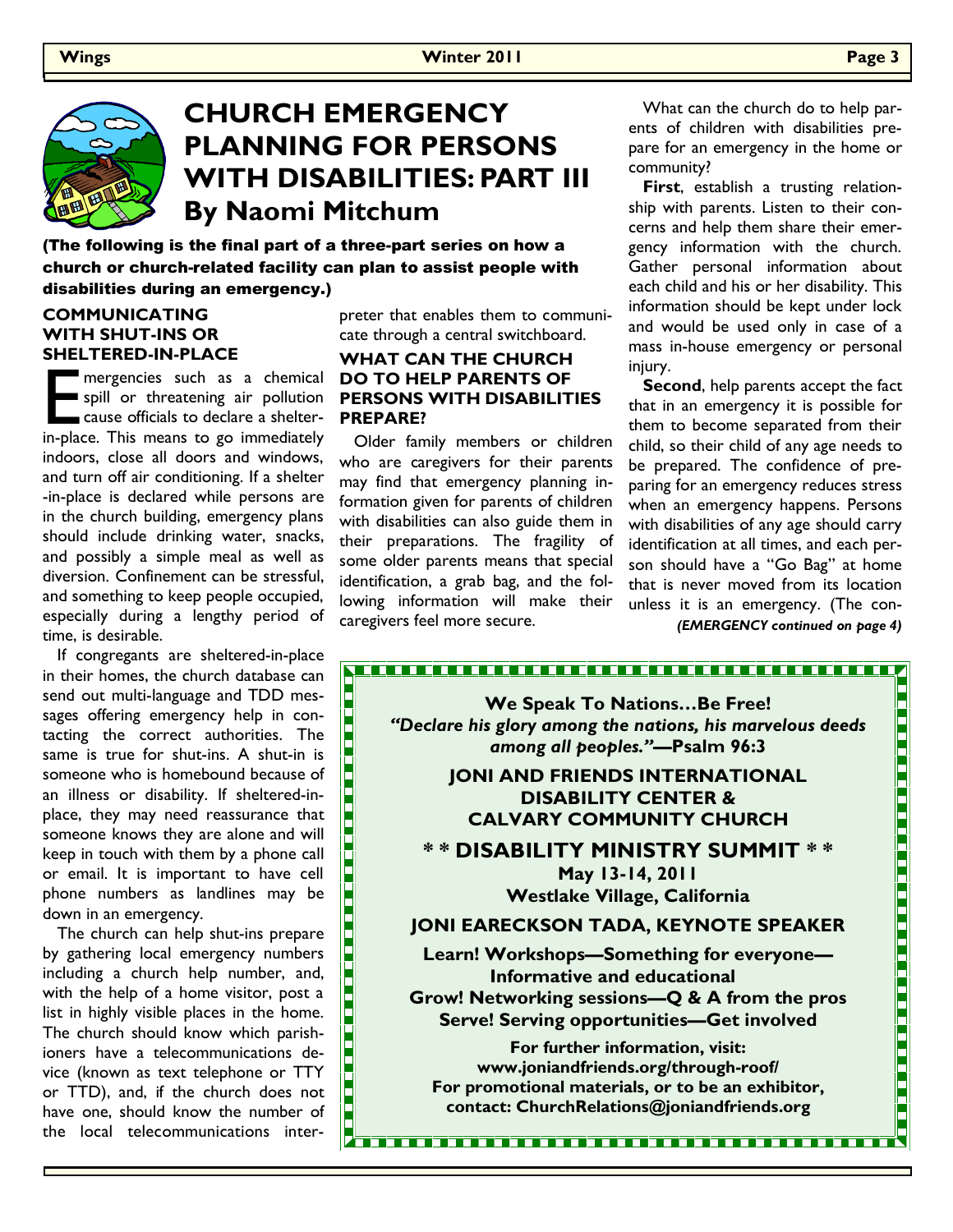

tents of a typical "Go Bag" for a person with a disability are given at the end of this article, but contents should be tailored for each

individual.) Identification by name, address, and impairment is of prime importance when a child of any age becomes separated from a parent. Most emergencies involve water damage, so laminate this information and carry a copy in a plastic bag in the "Go Bag". Some parents of autistic persons have an identification microchip embedded under the skin of their child, and the child needs to be taught to proudly point to it. A laminated pocket or wallet card that says, "I am deaf" or "I cannot speak" or other information along with the person's

worker.

 **Third**, help each family prepare an at-home emergency plan that includes emergency contact numbers, the location of the "Go Bag", and a memorized list of what to do first for each person's safety. For example: 1. Grab your Go Bag, 2. Exit the building, 3. Meet at your family's pre-arranged location. 4. Stay out of an emergency house and do not return for pets or phones or anything. Also provide key words for a shelter-in-place directive. For example: 1. Grab your Go Bag, 2. Go to room. 3. Stay there and do not leave.

 In summary: The church has a responsibility to keep people safe, to keep them informed, and to help them plan for emergencies. The church has a



### **DID YOU KNOW IT SAYS IN THE UMC BOOK OF DISCIPLINE…?!?**

#### **Planning and Financing Requirements for Local Church Buildings**

- If any local church desires to build..., purchase, or remodel an existing church, educational building, or existing parsonage, but the cost of the re-modeling will exceed 10 percent of the value of the existing struc ture, then the local church shall first establish a study committee to… (4) develop an accessibility plan including chancel areas....
- 3.b ...In the case of the purchase of a parsonage, the board of trustees shall either: (1) purchase a parsonage that has on the ground floor level: (a) one room that can be used as a bedroom by a person with a disability; (b) one fully accessible bathroom; and (c) fully accessible laundry facilities; or (2) purchase a parsonage without the accessible features for persons with disabilities specified above and remodel it within one year's time, so that it does have those features....
- 4. The building committee shall:...c) develop preliminary architectural plans that: (1) comply with local building, fire, and accessibility codes; (3) provide adequate facilities for parking, entrance, seating, rest rooms, and accessibility for persons with disabilities, but providing for such adequate facilities shall not apply in the case of a minor remodel ing project; d) provide on the ground-floor level of a newly con structed parsonage: (1) one room that can be used as a bedroom by a person with a disability; (2) a fully accessible bathroom; and (3) fully accessible laundry facilities.

**From** *Book of Discipline of the United Methodist Church 2000***, ¶2543**

*(EMERGENCY continued from p. 3)* name can help an escort or rescue responsibility to maintain contact with shut-ins and persons who are shelteredin-place. The church can work cooperatively with parents of children of all ages with disabilities to help keep them safe during emergencies. The church family is founded on a love that reaches out to keep each member not only safe but also cherished. Preparation can spell l-ov-e.

### **PERSONAL GO BAG**

A Grab and Go bag (clearly labeled and not similar to other tote bags in the house) should always be kept in the same place. It should contain:

- ♦Identification of person with list of disabilities and medications in a plastic zip-lock bag
- ♦A list of all doctors
- ♦Extra set of eyeglasses and hearing-aid batteries
- ♦List of the styles of medical devices used
- ♦Extra copies of insurance documents
- ♦A flashlight and extra batteries
- ♦A set of clothing
- ♦Bottled water
- ♦Snack food
- ♦Favorite toy or book
- ♦Story board for emergencies, if appropriate

**Mitchum is the Coordinator of Special Needs at Chapelwood United Methodist Church in Houston, Tex. The author of several books, she has also written resource materials in the areas of church environment, worship, and leadership for parents of children with disabilities and for those ministering with people with disabilities. Mitchum has served in her Houston community as a disability advocate for accessible transportation and voting booths and was recently honored to receive the Mayor's 2010 Disability Advocacy Award. All copyrighted materials she has authored may be reproduced from her website, naomimitchum.com, if not for profit.**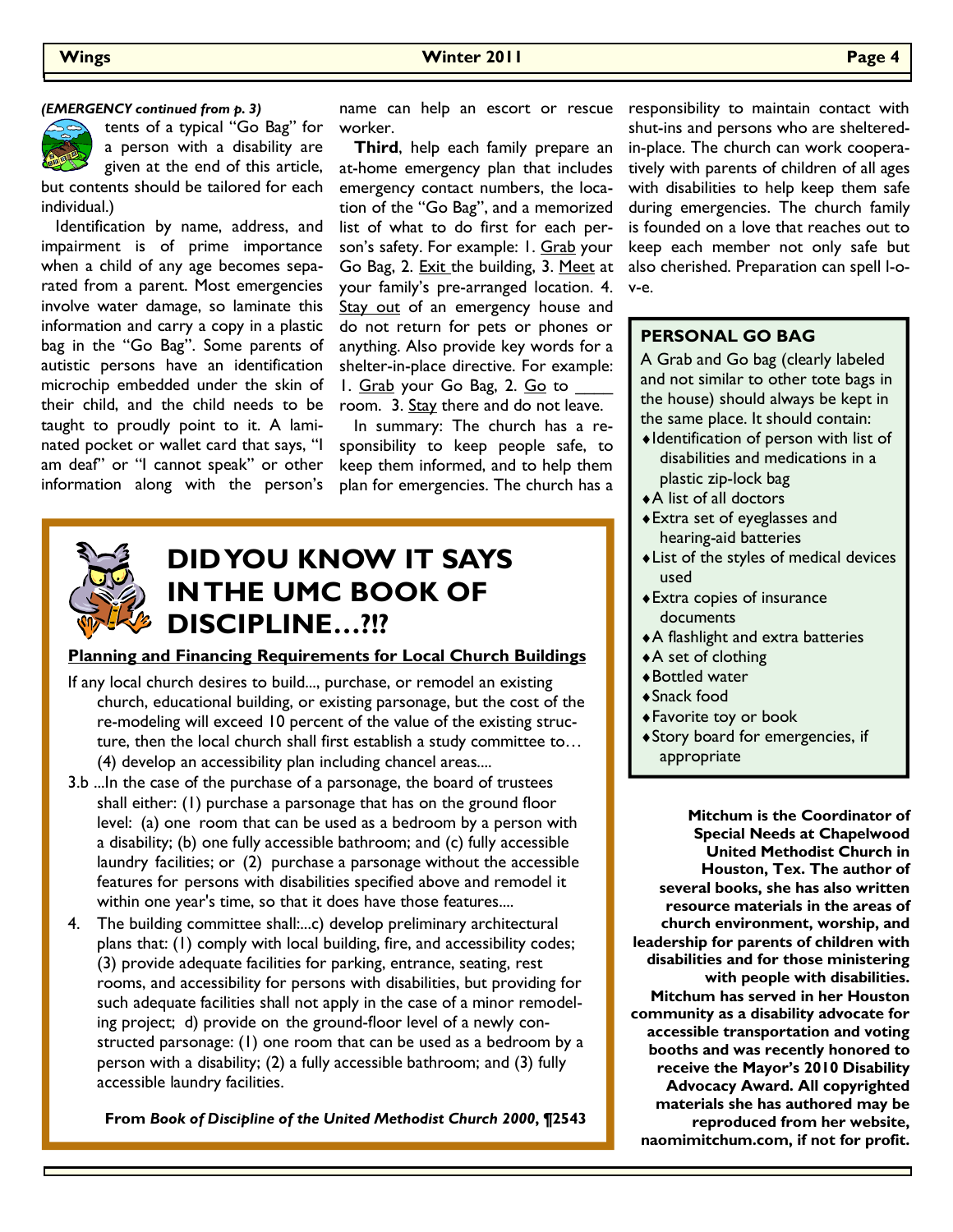

### **GOD LIVES UNDER THE BED By Kelly Pinson Adkins**

brother Kevin thinks God lives

heard him say one night. He was praying out loud in his dark bedroom, and I stopped to listen, "Are you there, God?" he said. "Where are you? Oh, I see. Under the bed..." I giggled softly and tiptoed off to my own room. Kevin's unique perspectives are often a source of amusement. But that night something else lingered long after the humor. I realized for the first time the very different world Kevin lives in.

 He was born 30 years ago, mentally disabled as a result of difficulties during labor. Apart from his size (he's 6-foot-2), there are few ways in which he is an adult. He reasons and communicates with the capabilities of a 7-year-old, and he always will. He will probably always believe that God lives under his bed, that Santa Claus is the one who fills the space under our tree every Christmas, and that airplanes stay up in the sky because angels carry them.

 I remember wondering if Kevin realizes he is different. Is he ever dissatisfied with his monotonous life? Up before dawn each day, off to work at a workshop for the disabled, home to walk our cocker spaniel, return to eat his favorite macaroni-and-cheese for dinner, and later to bed. The only variation in the entire scheme is laundry, when he hovers excitedly over the washing machine like a mother with her newborn child.

 He does not seem dissatisfied. He lopes out to the bus every morning at 7:05, eager for a day of simple work. He wrings his hands excitedly while the water boils on the stove before dinner, and he stays up late twice a week to gather our dirty laundry for his next day's laundry chores.

 And Saturdays—oh, the bliss of Saturdays! That's the day my Dad takes Kevin to the airport to have a soft drink,

watch the planes land, and speculate loudly on the destination of each passenger inside. "That one's goin' to Chicar-go!" Kevin shouts as he claps his hands. His anticipation is so great he can hardly sleep on Friday nights.

 And so goes his world of daily rituals and weekend field trips. He doesn't know what it means to be discontent. His life is simple. He will never know the entanglements of wealth of power, and he does not care what brand of clothing he wears or what kind of food he eats. His needs have always been met, and he never worries that one day they may not be.

 His hands are diligent. Kevin is never so happy as when he is working. When he unloads the dishwasher or vacuums the carpet, his heart is completely in it. He does not shrink from a job when it is begun, and he does not leave a job until it is finished. But when his tasks are done, Kevin knows how to relax. He is not obsessed with his work or the work of others.

 His heart is pure. He still believes everyone tells the truth, promises must be kept, and when you are wrong, you apologize instead of argue. Free from pride and unconcerned with appearances, Kevin is not afraid to cry

when he is hurt, angry, or sorry. He is always transparent, always sincere.

 And he trusts God. Not confined by intellectual reasoning, when he comes to Christ, he comes as a child. Kevin seems to know God—to really be friends with Him in a way that is difficult for an "educated" person to grasp. God seems like his closest companion.

 In my moments of doubt and frustrations with my Christianity I envy the security Kevin has in his simple faith. It is then that I am most willing to admit that he has some divine knowledge that rises above my mortal questions. It is then I realize that perhaps he is not the one with the handicap; I am. My obligations, my fear, my pride, my circumstances—they all become disabilities when I do not trust them to God's care.

 Who knows if Kevin comprehends things I can never learn? After all, he has spent his whole life in that kind of innocence, praying after dark and soaking up the goodness and love of God. And one day, when the mysteries of heaven are opened, and we are all amazed at how close God really is to our hearts, I'll realize that God heard the simple prayers of a boy who believed that God lived under his bed.

Kevin won't be surprised at all!

**From the National Organization on Disability's Religion and Disability Program: Copyright © 1999 by Kelly Pinson Adkins.** 

If

### **Dear God, I am so afraid to open my clenched fists! Who will I be when I have nothing left to hold on to? Who will I be when I stand before you with empty hands? Please help me to gradually open my hands and to discover that I am not what I own, but what you want to give me. And what you want to give me is love, unconditional, everlasting love. Amen. — Henri J. M. Nouwen From** *The Only Necessary Thing: Living A Prayerful Life*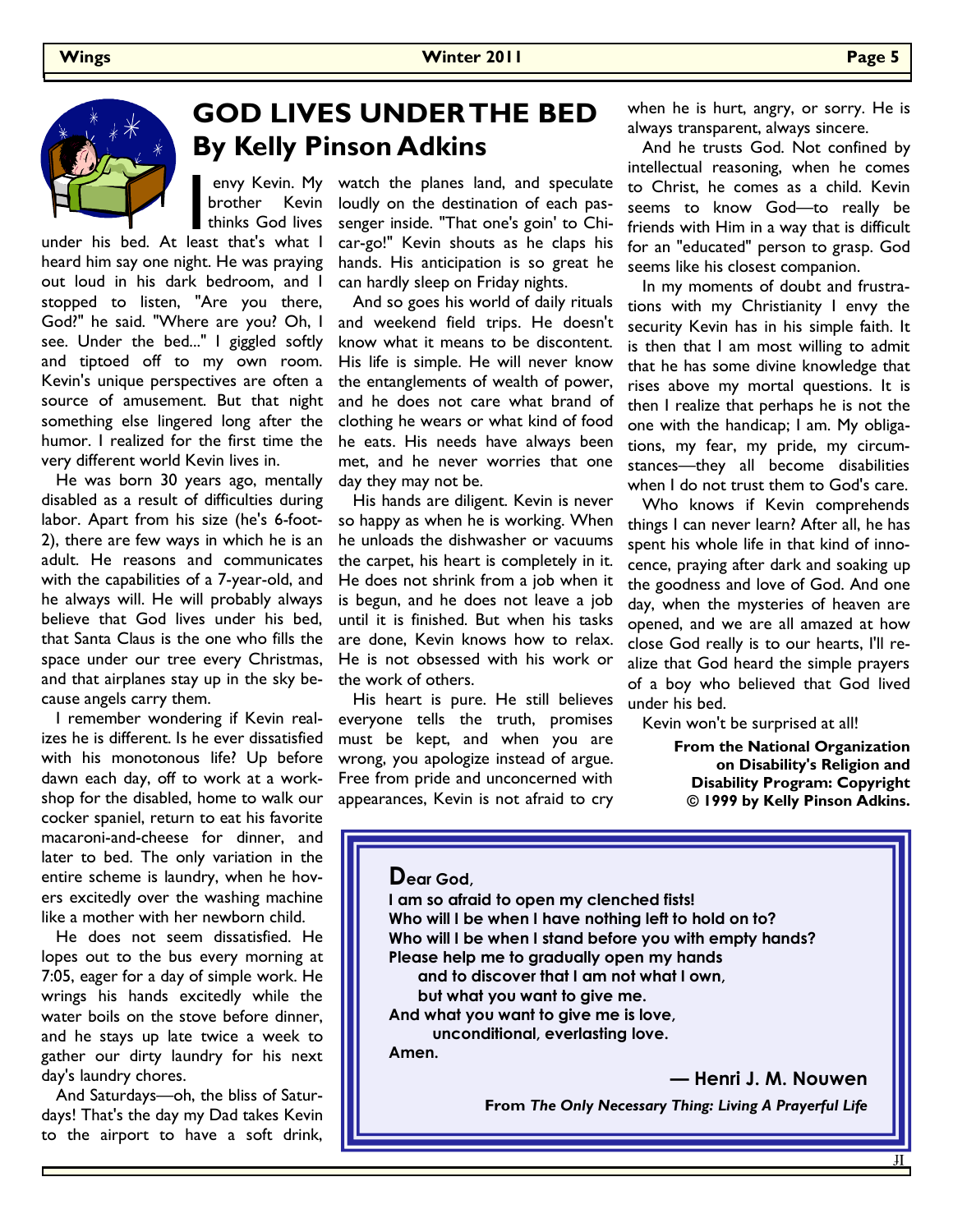### **IS YOUR CHURCH WEBSITE ACCESSIBLE FOR ALL? By Matt Carlisle**

**M** y daughter recently turned five.<br>To her father's delight, she started to appreciate computers and the Internet this past year. To her father's delight, she started to appreciate com-Kid favorites like Disney and PBS make it easy for parents by offering highly interactive, easy-to-access websites. Corporate giants like Disney understand the importance of web accessibility. The television shows direct kids to the web sites where they then learn about Disney World where, if not careful, parents will soon be shelling out big bucks for a vacation.…

 United Methodists have made strides in making church buildings accessible to those living with disabilities. However, as the Internet and other new technologies continue to evolve, United Methodists find ourselves excluding many others through church websites.

 A Georgia Tech survey found that 15 to 30 percent of people have functional limitations that can affect their ability to use technology products (50 million in United States, 750 million worldwide).

Web accessibility is becoming front page fodder. While blindness and deaf-

## **OTHER SUGGESTIONS FOR WEBSITE ACCESSIBILITY**

im Vermande, webmaster of the websites for the United Methodist<br>ist Task Force On Disability Ministries and the United Methodist<br>Association Of Ministers With Disabilities, has a few other sugges<br>tions for designing or red ist Task Force On Disability Ministries and the United Methodist Association Of Ministers With Disabilities, has a few other suggestions for designing or redesigning a church website to make it more disability accessible:

♦ Avoid designing menus that pop up when you move your mouse over them (JavaScript pop-ups). According to Vermande, they are a "royal pain" for people like himself who have limited hand motion as they are always getting a menu when they don't want it or not able to get a menu when they do want it.

♦ Avoid hard-coding text sizes, among other things, as this can interfere with the capability that browsers offer for changing font sizes—a capability that some people with vision impairments need. Vermande himself designs websites using relative sizes, e.g., +1, instead.

♦ The most important requirement, says Vermande, is to try out the newly designed or redesigned website for accessibility before putting it online. He suggests trying it out yourself or having a trusted person do it. You can check out the site's accessibility to screen readers with a free trial of the screen-reader offered by GW Micro's Window-Eyes. The time limit is 30 minutes per session, and when they were told that the screen reader would be used to check accessibility design, they didn't object (Vermande did include a link to their site afterwards). There's also an extension for Firefox that can turn off photos so that tags can be checked. (This can also be helpful for people who can only afford "dialup" and often turn off graphics because they take so long to download.)

**Vermande's website can be accessed at www.vermande.us.**

ness are the most obvious barriers, it's critical to consider the online needs of those with colorblindness, cataracts, long sightedness, limited fine motor control and dyslexia, to name a few. As the average age of United Methodist members nears 60, the issue of website accessibility will only increase.

 When designing or redesigning a church website, make accessibility a foremost consideration. Here are some items to consider when evaluating the accessibility of your website:

♦ Use alternative or "alt" text to describe all non-text attributes like graphics and photos. "Alt" text describes the graphic or photo for those who aren't able to see it on the page or who rely on a screen reader.

♦ Site visitors using screen readers rely on your description of a text link. Avoid using text links like "click here" or "more." When read out of context, they make no sense to the user.

♦ If you offer video or audio files, include text transcripts. Captioning is a great alternative, but it can be expensive.

♦ The use of color on your website can often create problems for the visually impaired and colorblind visitor. When you use color alone to convey information, the same message may not be understood by all.

♦ Using Cascading Style Sheets (CSS) allows the site visitor to separate the content of your site from its design, creating greater flexibility.

 To learn more about making a website accessible, visit the Web Accessibility Initiative website at www.w3.org/ WAI.…

> **Adapted and abridged from**  *Interpreter Magazine* **website, www.interpretermagazine.org; originally published in Sept.-Oct. 2007 issue.**

**Carlisle, who lives in Franklin, Tenn., is former director of Web Ministry at United Methodist Communications and recently launched BigHeartDesign.com.**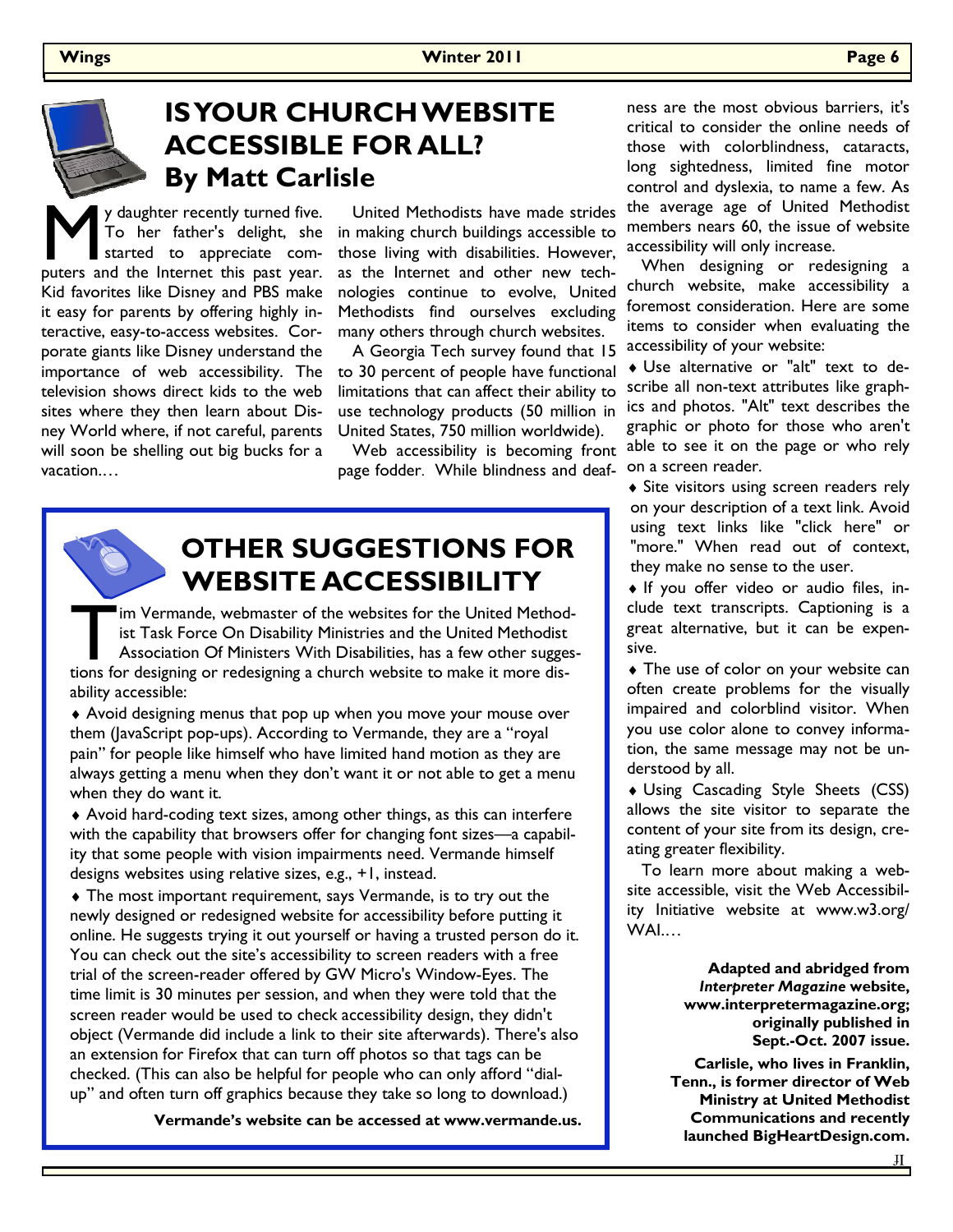

## **ONE VOICE LED TO ANOTHER: A SINGER'S TRANSITION TO WRITING By Holly Weiss**

**P** erhaps you have heard the saying,<br>
"Barn burned down—now I can<br>
see the moon." I hated it when I<br>
first read it. Why? Because I was im-"Barn burned down—now I can see the moon." I hated it when I mersed in a barn-burning in my own life.

 Post-polio syndrome, a condition that effects people infected with polio virus as children, often returns when polio survivors reach the age of fifty. I had been a successful professional singer for three decades. When unrelenting back pain presented itself after every concert, I had to retire. In addition, to conserve what little energy the post-polio syndrome left me with, I was forced to cut in half other activities in my life. I grieved for years. My charred barn had a constant visitor who picked up handfuls of ashes and smeared them on her face while rivulets of tears ran through them. *God, you gave me this voice to serve you. What now?*

 Bing! On a lark my husband and I stayed overnight at the Crestmont Inn overlooking a beautiful mountain lake in Eagles Mere, Pennsylvania. Our room was a luxury suite that had been converted from a staff dormitory built in 1926. While there, I envisioned what life must have been like for young people working a summer job at a bustling inn. Then I recalled this quote from a book by Dag Hammarskjold, the first UN Secretary-General:

*Another opportunity is given you as a favor—and as a burden. The question is not: Why did it happen this way? or Where is it going to lead you? or What is the price you will have to pay? It is simply:* 

*How are you going to make use of it?*  We can be so entrenched in our idea of what God wants for us in our journey that we ignore his guidance when we have to turn corners. He had to hit me over the head with a two-by-four to show me to leave my singing behind, write a book about this inn, and make use of what life handed me.

 One voice led to another, and a wonderful experience in writing opened before me. My music inspired me to imbue my main character, the young hotel maid, Gracie Antes, with the desire to sing. Researching the history of the Crestmont, including the Native American legends surrounding the creation of the lake, enriched me.

 One Native American legend said that the Great Spirit flooded Eagles Mere Lake out of anger. I begin my novel with this legend, but I give it a different twist, wanting to set the tone of grace around which *Crestmont* is built. In my novel, the Great Spirit cries tears of forgiveness. The eagle joins his tears with the Great Spirit's, both mingling together to gently fill the lake called Eagles Tears or Eagles Mere.

 For me, writing was a natural progression from singing. Every song requires a different persona—a unique character the singer develops to make the song real. Inventing characters for *Crestmont* was an adventure I was wellprepared for after 30 years of creating them in song. Violinist Itzhak Perlman, who wears leg braces due to childhood polio, said, "Sometimes it is the artist's task to find out how much music you can still make with what you have left."

 God has blessed me with a loving, supportive husband, family, and friends. I am grateful for the years of ministry I've had through song. People used to tell me, "We can see your faith on your face as you sing." I pray they can see a reflection of Christ in my writing. My life, although filled with physical challenges, has become a recomposition full of unique harmonies. God has faithfully and creatively led me from the voice of a singer to that of an author. And now, I can see the moon.

**Weiss is the author of** *Crestmont***, a historical-fiction novel set in the 1920s. A member of the First United Methodist church in New Hartford, NY, she is an advocate for the Global Polio Eradication Initiative and Compassion International. Visit her website at www.hollyweiss.com.**

### **GRIEVING AND CREATIVITY By Susan W. Ruach**

- **Once the heavy weight of grief lifts a little,**
- **When the tears no longer surface quickly or easily,**
- **When depression and anger ease minutely,**
- **Poke around under the leaden leaves of grief**
- **For barely perceptible sprouts of hope.**

**Although it takes a long time for sad, dull eyes to brighten, The creative force of life is still astir Under, around, in, and through the grief. Grieving protects, then clears the way for creativity** 

 **to bloom again.** 

**From** *Alive Now* **(May/June 2009).** 

**Ruach, an ordained United Methodist minister, is currently employed at the UMC General Board of Discipleship in Nashville, Tenn.**